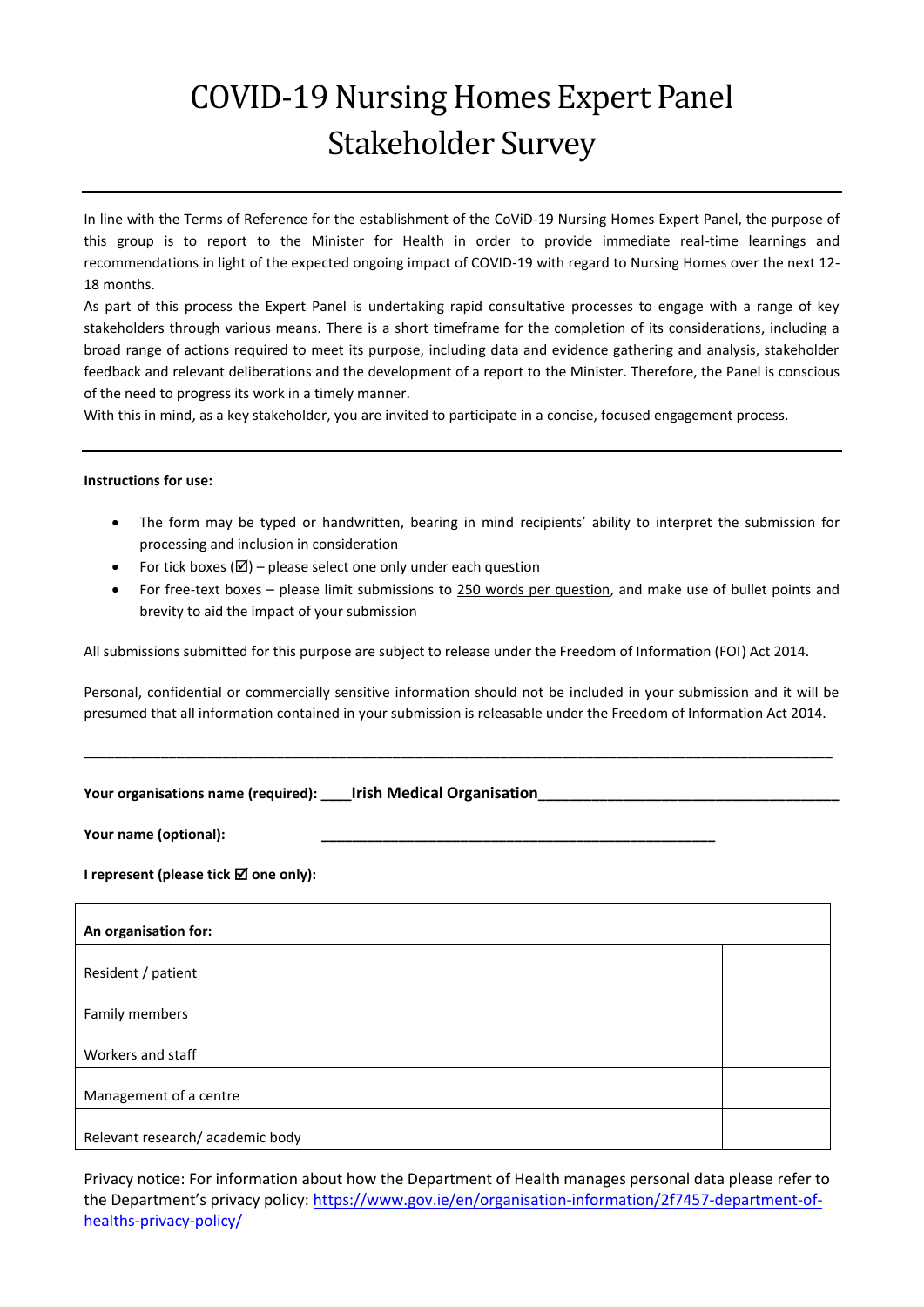# **Section 1: Key Learnings and actions – COVID-19 and Nursing Homes**

Based on your knowledge or experience, what are the **key lessons** for the immediate term arising from the experience of the COVID-19 pandemic to date?

The tragic experience of Covid-19 among nursing home patients in Ireland highlights the needs and systemic problems in governance and organisation of care for older people in Ireland – (See Other Relevant matters below). Urgent attention must be given to planning for the health and social needs of our older citizens.

At national level there was absence of planning in how healthcare should be delivered to Covid-19 patients in nursing homes, including GP involvement, and a poor assessment of risk in transferring patients from hospital into residential care facilities.

Key issues in relation to nursing homes are as follows:

- PPE issues including availability, suitability and appropriate training
- Insufficient isolation facilities particularly in shared accommodation
- Insufficient staffing levels to cover close contact exclusion and even sick absent healthcare workers which was a major risk to Covid-19 control and resident safety (strong work ethic exists so resilience rosters are needed)
- Issues relating to low pay and job insecurity creates a disincentive for workers with mild symptoms to exclude themselves. They may also live in low-cost crowded accommodation
- Staff employed in multiple locations and unaware of risk of transmission managers do not always know that their staff member has recently worked in a health care facility affected by Covid-19
- Lack of occupational health services
- Lack of knowledge and training in infection control policies
- Absence of procedures to determine transfer of patients to hospital
- Absence of or out-of-date care plans including end of life care plans
- Delayed enactment of advocacy legislation to allow patient centred care for those with cognitive impairment

Based on your knowledge or experience or key learning, what key actions or measures do you think are required for the short, medium and long term to safeguard residents in nursing homes, against the impact of COVID-19?

Privacy notice: For information about how the Department of Health manages personal data please refer to the Department's privacy policy: [https://www.gov.ie/en/organisation-information/2f7457-department-of](https://www.gov.ie/en/organisation-information/2f7457-department-of-healths-privacy-policy/)[healths-privacy-policy/](https://www.gov.ie/en/organisation-information/2f7457-department-of-healths-privacy-policy/)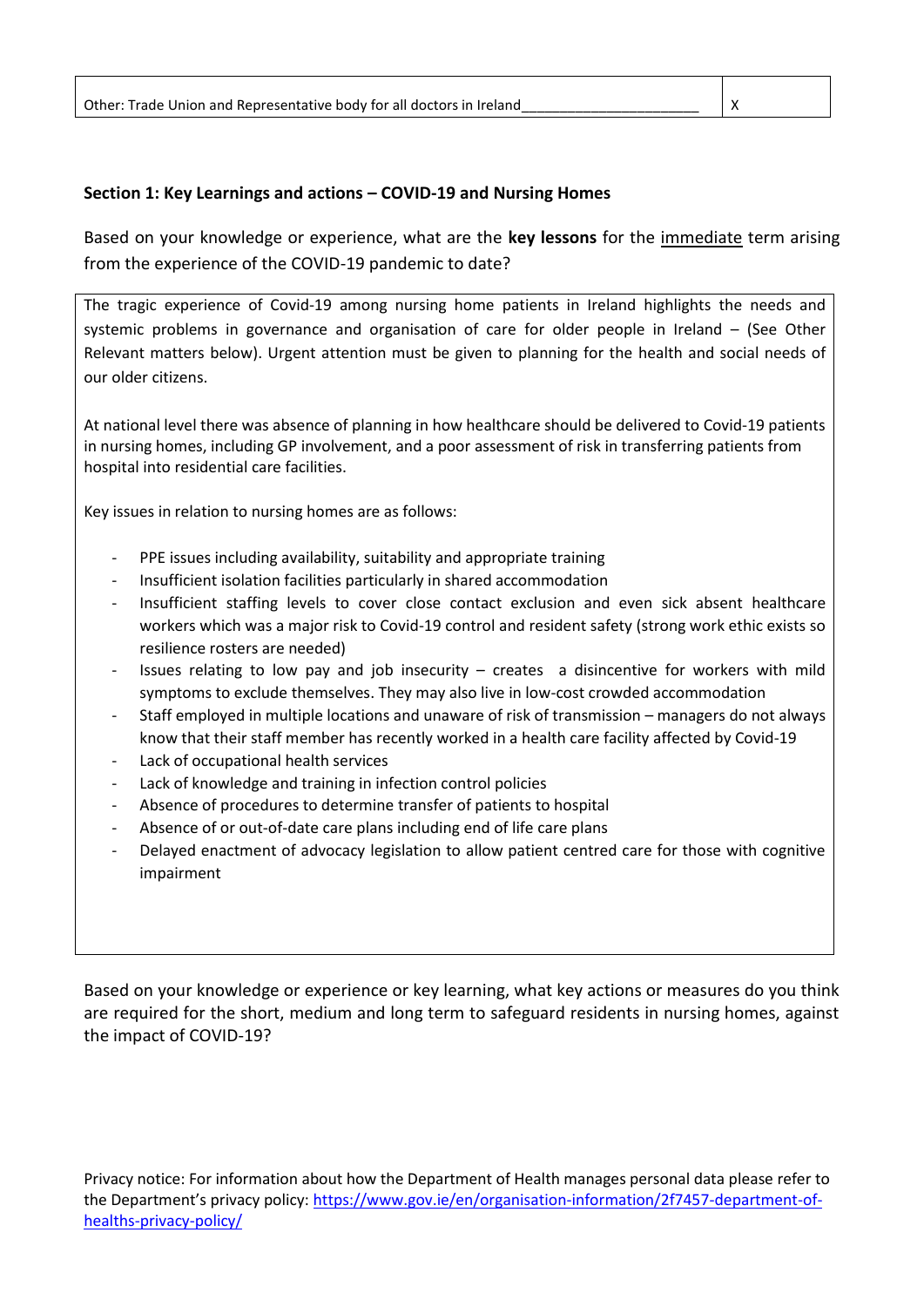#### **Short – term measures**

- Assure adequate supplies of PPE
- Resilience Rosters / sufficient staffing is essential when some staff become infected. Staff who have been close contacts of Covid-19 infected patients/colleagues/others should not be working in the residential care facility until the incubation period is over and there is no evidence of infection
- Isolation facilities- ideally all or nearly all rooms (couples may prefer to share) should be in single en-suite rooms
- HIQA should continue to inspect nursing homes to ensure appropriate policies and protocols are in place in relation to infection control, that staff have received appropriate guidance and training and that adequate risk assessments have been carried out
- Improve training and communication with staff on risks and infection control
- Start preparatory planning to prevent seasonal influenza in Nursing Homes especially highest possible uptake of vaccination of residents and health care workers
- All nursing home staff should have access to appropriate occupational health services

See also Section 2 Public Health measures

#### **Medium – Long-Term**

- Creation of a central register of all nursing homes be created detailing individual level of services provided, staffing ratios, medical governance structures and pathways of integrated care that exist with community services and local departments of geriatric medicine.
- Funding of NHSS beds to be reviewed and remuneration to be a 'gerontological tariff' that is cognisant of individual case complexity and co-morbidity, agreed staffing ratios, medical care and therapy input costs, and agreed integrated care pathways.
- Formally resourced pathways of integrated care be agreed with community and public health structures and local departments of geriatric medicine, old age psychiatry and palliative care.
- ICT systems in NHs need to be compatible with the national standard instrument for assessing care needs, interRAI
- To ensure continuity of care, the role of the GP as primary care giver to patients in Nursing Homes should remain in place. A programme of care for nursing home patients should be negotiated between the IMO, the Dept of Health, and the HSE that reflects the complexity and workload of care. The clinical governance of the patient should remain with the patient's registered GP who should be fully supported in this role.
- Consideration should be given in the context of the CHO structures that the GP Lead , Community Geriatrician and Older Persons Lead should be responsible for clinical governance or nursing homes including :
	- Preparation and planning of appropriate care for older persons in all eventualities including viral outbreaks
		- dissemination, training and audit of new protocols and guidelines
- Training in Nursing Home Medicine should be a compulsory component in post-graduate training for all specialties involved in the care of older people and available as part of CPD programmes for those currently engaged in nursing home care

Privacy notice: For information about how the Department of Health manages personal data please refer to the Department's privacy policy: [https://www.gov.ie/en/organisation-information/2f7457-department-of](https://www.gov.ie/en/organisation-information/2f7457-department-of-healths-privacy-policy/)[healths-privacy-policy/](https://www.gov.ie/en/organisation-information/2f7457-department-of-healths-privacy-policy/)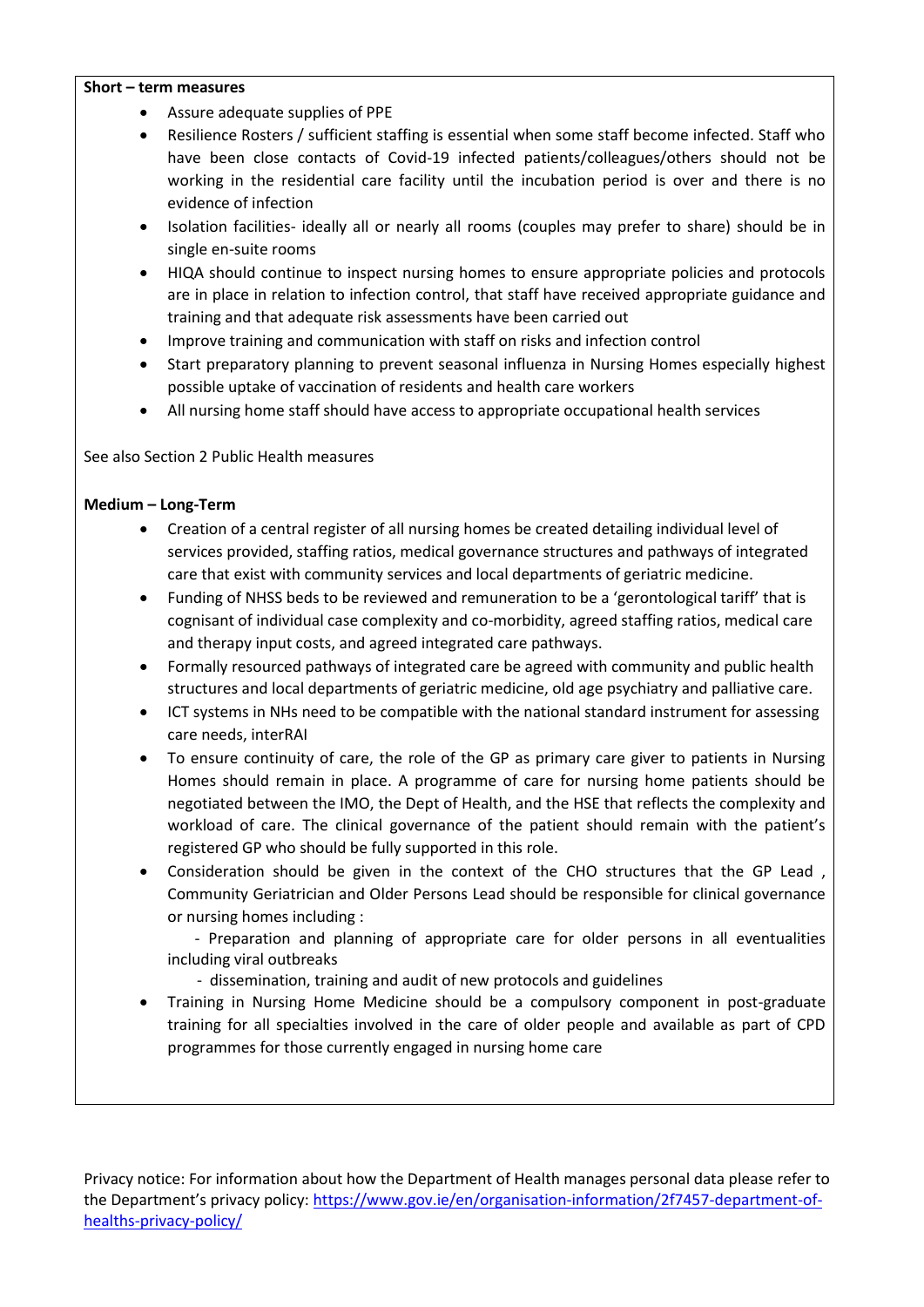# **Section 2: Public Health Measures Priorities**

Describe what you think are the existing **and** additional priority national protective public health measures for nursing homes in the context of COVID-19

Public Health Medicine works with Nursing Homes every year to prevent and minimise the impact of seasonal influenza on residents and in 2020, this will need to be ramped up to prevent both seasonal influenza and Covid-19. The measures to prevent are well known and include:

- Primary prevention vaccination of residents and staff for seasonal influenza
- Preparatory actions Influenza and Covid-19 packs information and guidance in advance to make it easy for the NH to implement recommended measures in a timely and effective manner
- Primary and secondary prevention strict adherence to infection prevention and control guidance
- Secondary prevention early detection of disease / testing and reporting cases/outbreaks to Medical Officers of Health who with their staff in Departments of Public Health will assist in the minimisation of the impact/ control of the outbreak through outbreak control teams
- Risk assessment by Nursing Home management, in accordance with the Safety, Health and Welfare at Work (Biological Agents) Regulations 2013, of the Nursing Home, linking with public health/MOH and all relevant disciplines and taking into account the levels of community infection, transfer in and out of hospitals etc

The expertise required to investigate and control infectious disease outbreaks is in Public Health Medicine – which is poorly understood and under-resourced currently. There is an urgent need to strengthen the Public Health Medicine services through the Immediate awarding of a consultant contract to Specialists in Public Health Medicine to ensure they are contracted to carry out their essential statutory functions in infection control. Both the Crowe Horwath Report and the Scally report in 2018 recommended the immediate awarding of consultant status to attract graduates to a career in public health medicine. This gap remains a vulnerability affecting all health sectors.

# Other relevant matters you wish to bring to the attention of the panel.

# **Systemic problems in governance and organisation of nursing home care**

- Absence of an appropriate continuum of care there are widespread problems and challenges in nursing homes and their ability to meet the care of older people appropriately
- Models of nursing home care vary substantially including a mixture of public run level 2 hospital type facilities, voluntary nursing homes and a majority of private nursing homes ranging from family run or small medium enterprises of one or two homes, and larger companies with a 'chain' model of nursing homes. The medical governance and role of the community health structures input into such homes is also varied and poorly described.
- Nursing home care is primarily funded through the Nursing Home Support Scheme on a bed and board basis and typically does not include provision for additional medical costs, access to therapies (such as physiotherapy), or specialised equipment (continence wear, etc).

# **Supporting Function of Older Citizens**

Our demography is ageing. While we are ageing healthily there is a widespread need to prepare for loss of function and support our older citizens to remain at home as long as possible:

- The need for 'admission' to residential care from normal domicile should not occur due to shortage of a reasonable home care support
- 'Care packages' to support a return to home should be defined in terms of their scope and

Privacy notice: For information about how the Department of Health manages personal data please refer to the Department's privacy policy: [https://www.gov.ie/en/organisation-information/2f7457-department-of](https://www.gov.ie/en/organisation-information/2f7457-department-of-healths-privacy-policy/)[healths-privacy-policy/](https://www.gov.ie/en/organisation-information/2f7457-department-of-healths-privacy-policy/)